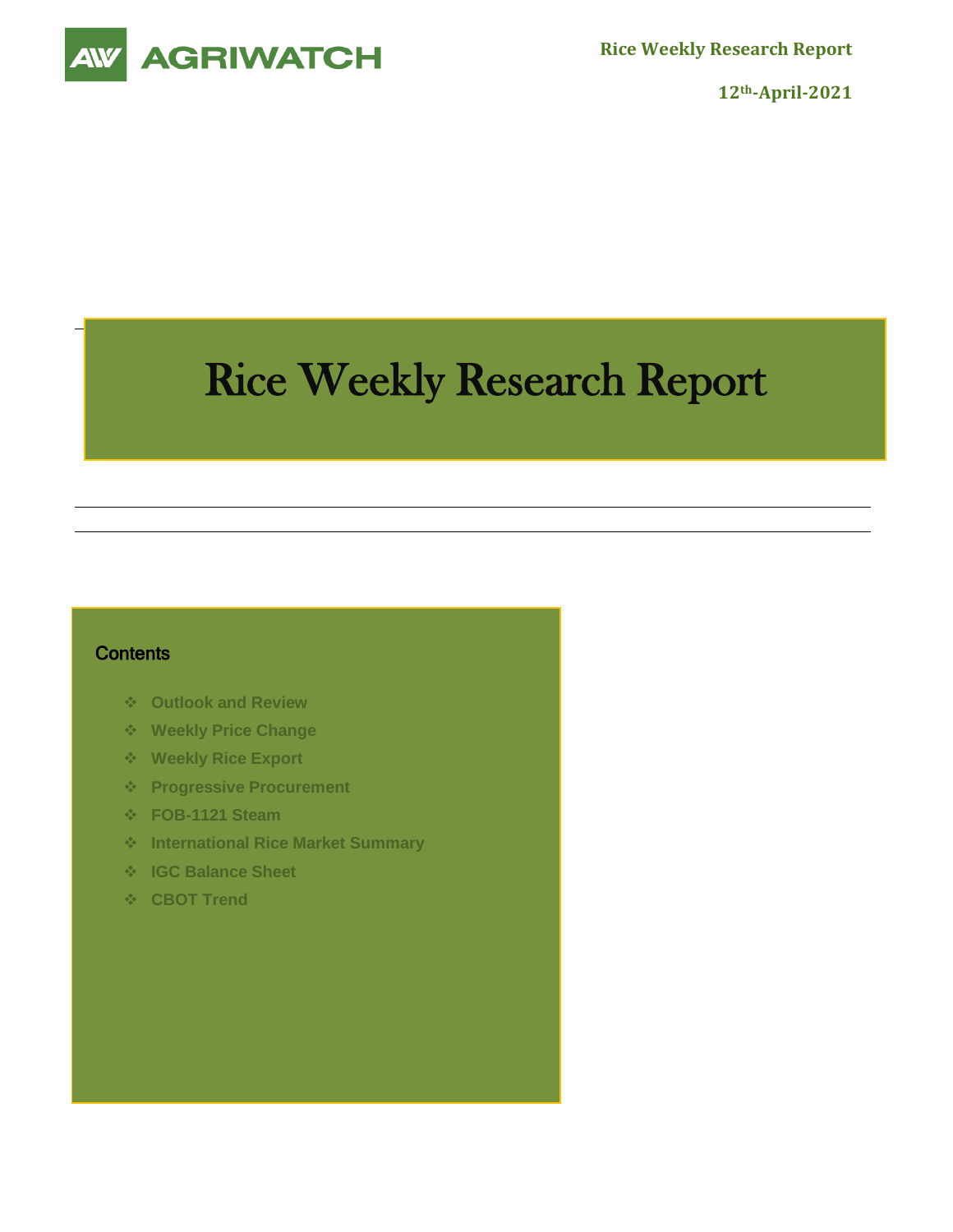**AGRIWATCH** 

**12th-April-2021**

## *Outlook and Review:*

- In Asia only some 1.54 lakh tons of rice were exported in the quarter of January-March 2021, which was 77 thousand tonnes or 33.45 per cent less than 2.31 lakh tonnes in the same period of 2020. Rice exports were affected because of a high shortage of containers, the minister of agriculture said.
- Aromatic rice contributed 1.07 lakh tonnes or 70% of total exports, with the Jasmin category accounting for 58 thousand tons or 37.55 percent. Long grain white rice accounted for 44 thousand tons, or 28.50 percent, while long grain sela rice accounted for 2572 tons, or 1.67 percent.
- According to the Minister of Agriculture, 51 Cambodian exporters exported rice to 41 countries around the world during the period under review. It consists of 19 European Union countries, China, three ASEAN countries, and 18 other countries. China was the country's largest buyer, importing over 85 thousand tonnes of rice, accounting for 55.55 percent of Cambodia's total rice exports.
- The European Union received 35 thousand tons of rice, ASEAN countries received 12 thousand tons, and 18 other countries received 21 thousand tons of rice In 2019, China increased its annual rice import quota from Cambodia to 4 lakh tonnes.
- According to exporters, the cost of exporting rice in 20-foot containers has risen to \$ 4-5 thousand, up from \$ 800/1000 at the end of 2020. Last year, Cambodia exported 6.91 lakh tonnes of rice, generating \$ 53.90 million in revenue. This year's export was 11.40 percent higher than the previous year.
- On April 1, there were 577.78 lakh tonnes of rice and wheat stock in the central pool, excluding unmilled paddy, which was 345.02 lakh tonnes.
- On March 1, the central pool held 282.37 lakh tonnes of rice and 295.45 lakh tonnes of wheat. On March 1, there was also 4.66 lakh tonnes of coarse grain stock available.
- On February 1st, the stock in the central pool was Crop Amount (in lakh tonnes)Rice (246.32),Wheat (318.31),561.93 total Paddy, unmilled-404.21 Grains, coarse-3.2
- Although the exporters of Vietnam and Thailand have reduced their rice export offer prices to compete with India, it is still running about \$100-105 per tonne higher than Indian rice.
- As a result, there will be no major influence on Indian rice exports. As a result, the exportable surplus stock of rice in these two South-East Asian countries is limited, and the problem of shipment persists. On the other hand, there is a large supply of rice in India, and the price is also very low. As a result, most African and Asian countries are showing a strong interest in purchasing Indian rice.
- Common Paddy arrivals in the mandis of UP, Haryana, Punjab has been finished recently, the arrival of fine paddy is nearing its end. However, he does not have any pain in the neck of the paddy stockists taken at the high price of 4450 in the previous days. The market will again come down to double the price.
- After March, all-round domestic and export demand is about to come out, and after the fine paddy milling in UP has more broken pieces, which will make the market jump as soon as all-round demand for whole rice is released. There is also no scope for retardation.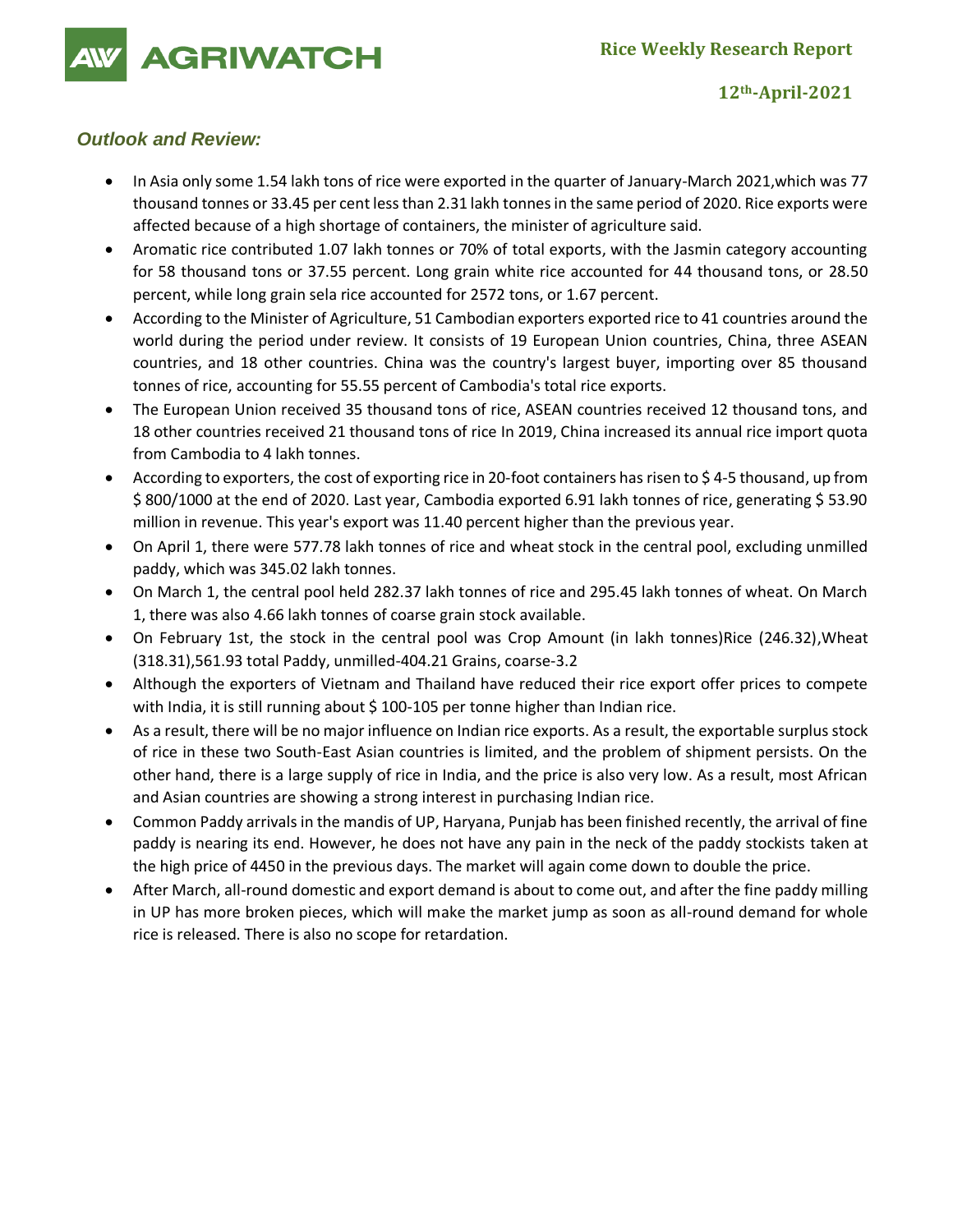**Rice Weekly Research Report**

**AGRIWATCH** 

**12th-April-2021**

# *State wise Wholesale Prices Weekly Analysis for Rice Second week March, 2021*

| <b>State</b>            | Prices 09-<br>15 Mar<br>2021 | Prices 01-<br>08 Mar<br>2021 | Prices 09-<br><b>15 Mar</b><br>2020 | % Change(Over<br><b>Previous Week)</b> | % Change(Over<br><b>Previous Year)</b> |
|-------------------------|------------------------------|------------------------------|-------------------------------------|----------------------------------------|----------------------------------------|
| Gujarat                 | 4200                         | 4223.12                      | 4324.09                             | $-0.55$                                |                                        |
| Jharkhand               | 2400                         | 2400                         |                                     | $\overline{0}$                         |                                        |
| Karnataka               | 4119.68                      | 4468.88                      | 4016.1                              | $-7.81$                                | 2.58                                   |
| Odisha                  | 2988.15                      | 3050.99                      | 3005.6                              | $-2.06$                                | $-0.58$                                |
| <b>Uttar</b><br>Pradesh | 2505.84                      | 2405.85                      | 2673.96                             | 4.16                                   | $-6.29$                                |
| West<br><b>Bengal</b>   | 2828.08                      | 2833.86                      | 2945.49                             | $-0.2$                                 | $-3.99$                                |
| <b>Tripura</b>          | 2938.68                      | 3048.56                      | 3234.07                             | $-3.6$                                 | $-9.13$                                |
| Kerala                  | 3378.08                      | 3473.37                      | 3529.52                             | $-2.74$                                | $-4.29$                                |
| Maharashtra             | 3929.09                      | 3673.72                      | 4415.09                             | 6.95                                   | $-11.01$                               |
| Average                 | 3254.18                      | 3286.48                      | 3402.83                             |                                        |                                        |

Prices in Rs/Quintal

#### **Outlook :-**

| <b>Duration</b>        | <b>Trend</b>   | <b>Average Price Range</b> |                                                                                                                                                                                     |
|------------------------|----------------|----------------------------|-------------------------------------------------------------------------------------------------------------------------------------------------------------------------------------|
|                        |                |                            | Reason                                                                                                                                                                              |
| 03rd Week of Mar, 2021 | Steady to Firm | Rs.3200-3700/Quintal       | Fresh Arrival starts in<br>many northern states<br>which may pressurize<br>the rice and paddy<br>market;<br>however<br>demand<br>put<br>may<br>support on prices on<br>medium term. |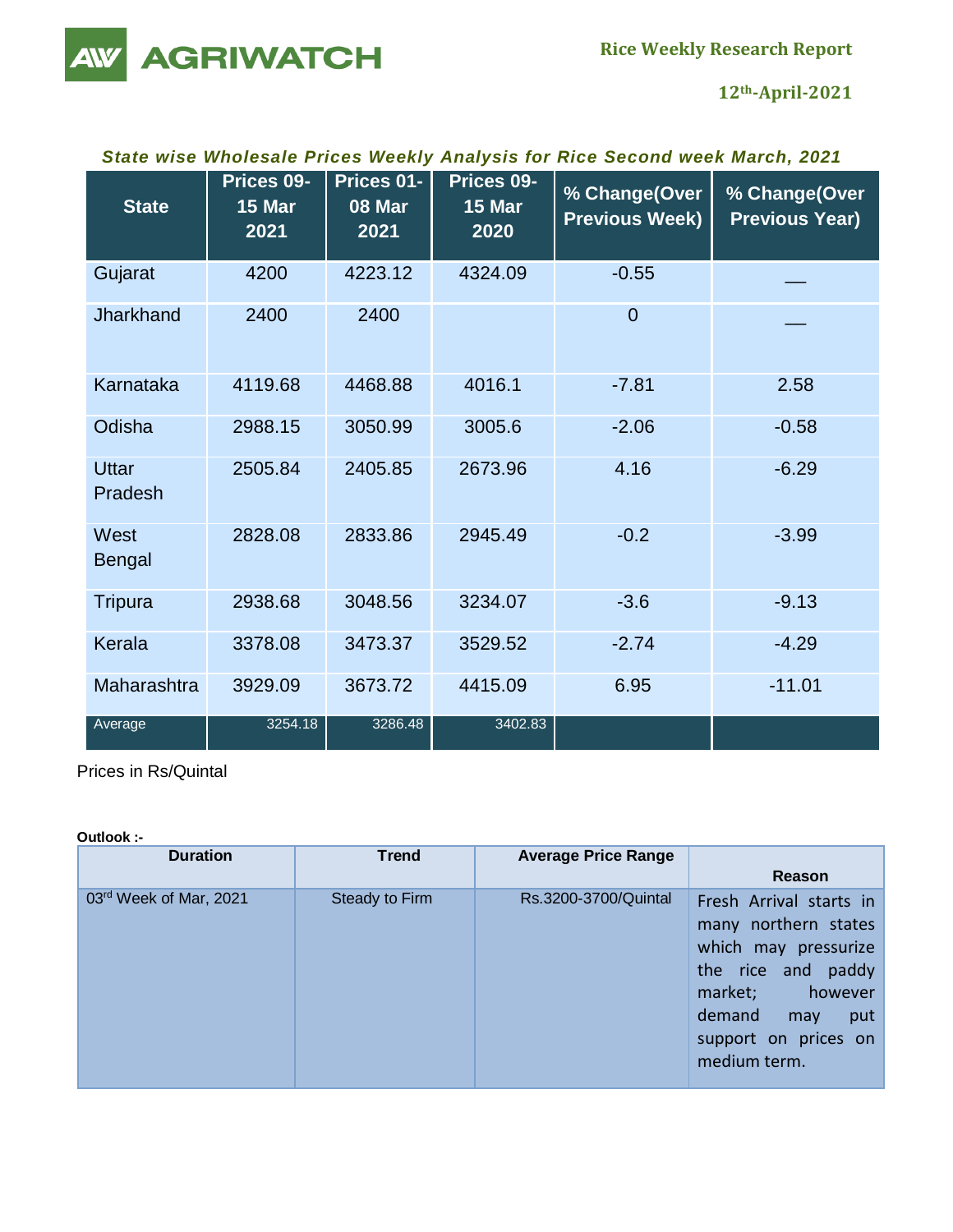

# **12th-April-2021**

# *Comparative Rice Varity Prices of Delhi (Naya Bazaar) in Rs./Quintal)*

| <b>Rice Daily Prices:</b> |                           |                 |               |             |  |
|---------------------------|---------------------------|-----------------|---------------|-------------|--|
| <b>State/Centre</b>       | <b>Variety</b>            | Prices (Rs/Qtl) | <b>Change</b> |             |  |
|                           |                           | 12-Apr-21       | 10-Apr-21     |             |  |
|                           | 1121 Paddy                | 3081            | 3015          | 66          |  |
|                           | 1509 Paddy                | 2561            | 2525          | 36          |  |
|                           | DB Paddy                  | 3000            | 3000          | <b>Unch</b> |  |
|                           | Traditional Basmati Paddy | 4800            | 4800          | <b>Unch</b> |  |
|                           | Basmati Rice (Raw Wand)   | 10400           | 10400         | <b>Unch</b> |  |
|                           | Sarbati Sella Wand        | 4000            | 4000          | <b>Unch</b> |  |
|                           | <b>SBT Raw Wand</b>       | 4600            | 4600          | <b>Unch</b> |  |
|                           | Parmal Sella wand         | 3300            | 3300          | <b>Unch</b> |  |
| Delhi (Naya Bazar)        | Parmal Steam Wand         | 3400            | 3400          | <b>Unch</b> |  |
|                           | Parmal Raw                | 2600            | 2600          | <b>Unch</b> |  |
|                           | Pusa Raw Wand             | 5700            | 5700          | <b>Unch</b> |  |
|                           | 1121 Raw Wand             | 6200            | 6200          | <b>Unch</b> |  |
|                           | 1121 Sella Wand           | 5200            | 5200          | <b>Unch</b> |  |
|                           | 1121 Steam Wand           | 6200            | 6200          | <b>Unch</b> |  |
|                           | 1509 Steam Wand           | 5700            | 5700          | <b>Unch</b> |  |
|                           | 1509 Sella Wand           | 4600            | 4600          | <b>Unch</b> |  |
|                           | Sugandha Steam            | 4900            | 4900          | <b>Unch</b> |  |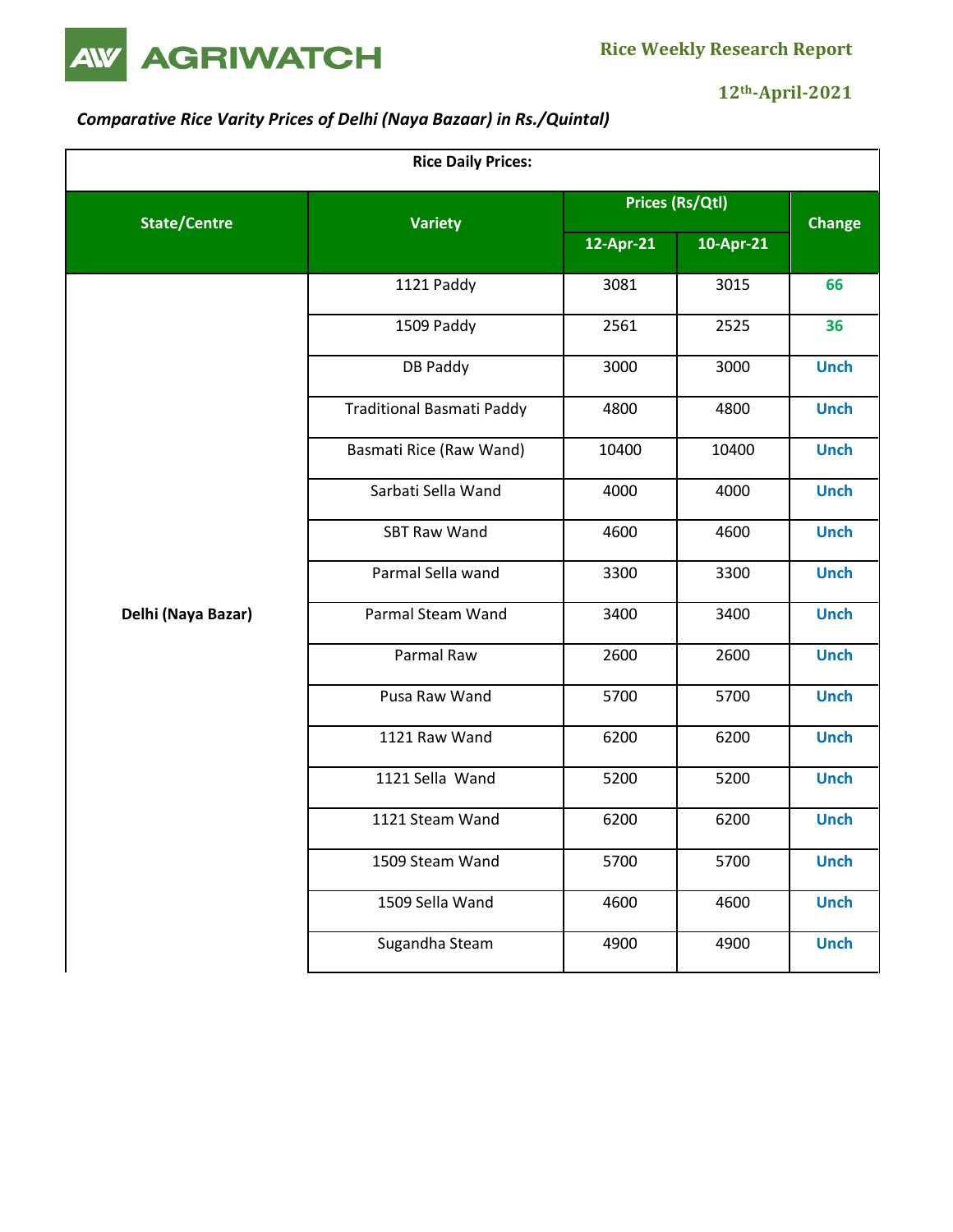

**12th-April-2021**

#### *State wise Progressive Procurement As on 05.04.2021*

| <b>State</b>          | In Marketing season 2020-21 | In MY season 2019-20 |
|-----------------------|-----------------------------|----------------------|
| <b>Andhra Pradesh</b> | 30.49                       | 9.22                 |
| <b>Telangana</b>      | 32.66                       | 27.07                |
| <b>Bihar</b>          | 23.40                       | 3.63                 |
| <b>Chhattisgarh</b>   | 39.76                       | 29.91                |
| <b>Haryana</b>        | 37.89                       | 37.60                |
| <b>Kerala</b>         | 2.62                        | 1.15                 |
| <b>Madhya Pradesh</b> | 24.97                       | 13.53                |
| <b>Maharashtra</b>    | 8.95                        | 1.81                 |
| <b>Odisha</b>         | 42.80                       | 13.30                |
| Punjab                | 135.89                      | 135.86               |
| <b>Tamil Nadu</b>     | 18.34                       | 3.83                 |
| <b>Uttar Pradesh</b>  | 44.78                       | 31.83                |
| <b>Uttarakhand</b>    | 7.12                        | 6.68                 |
| <b>West Bengal</b>    | 10.76                       | 0.00                 |
| <b>All-India</b>      | 466.92                      | 316.51               |

As on 05<sup>th</sup> April 2021, during KMS 2020-21, Progressive Procurement of Rice was 466.92 lakh MT as compared to 316.51 lakh MT during corresponding period of KMS 2019-20.

## *IGC Balance Sheet:*

| <b>Attributes</b><br><b>Fig in Million Tons)</b> | 2017-18 | 2018-19 | 2019-20<br>Est. | 25.03.2020 | 25.03.2021 |
|--------------------------------------------------|---------|---------|-----------------|------------|------------|
| Production                                       | 494     | 498     | 497             | 504        | 510        |
| Trade                                            | 46      | 43      | 42              | 46         | 46         |
| Consumption                                      | 485     | 487     | 495             | 503        | 507        |
| Carryover stocks                                 | 165     | 175     | 177             | 174        | 177        |
| Y-O-Y change                                     | 9       | 10      | 2               | 0          | 3          |
| <b>Major Exporters</b>                           | 32      | 39      | 44              | 39         | 41         |

Note: Major exporters are India, Pakistan, Thailand, Vietnam, and United States

The forecast for global rice consumption in 2020/21 is raised m/m, with ending stocks trimmed slightly, to 174m, broadly steady y/y. Amid prospects for increased plantings in key exporters, world production in 2021/22 is seen increasing by 1% y/y, to a peak of 510m t, with total use and inventories potentially at new highs. Trade in 2022 is projected at a high level on African demand.